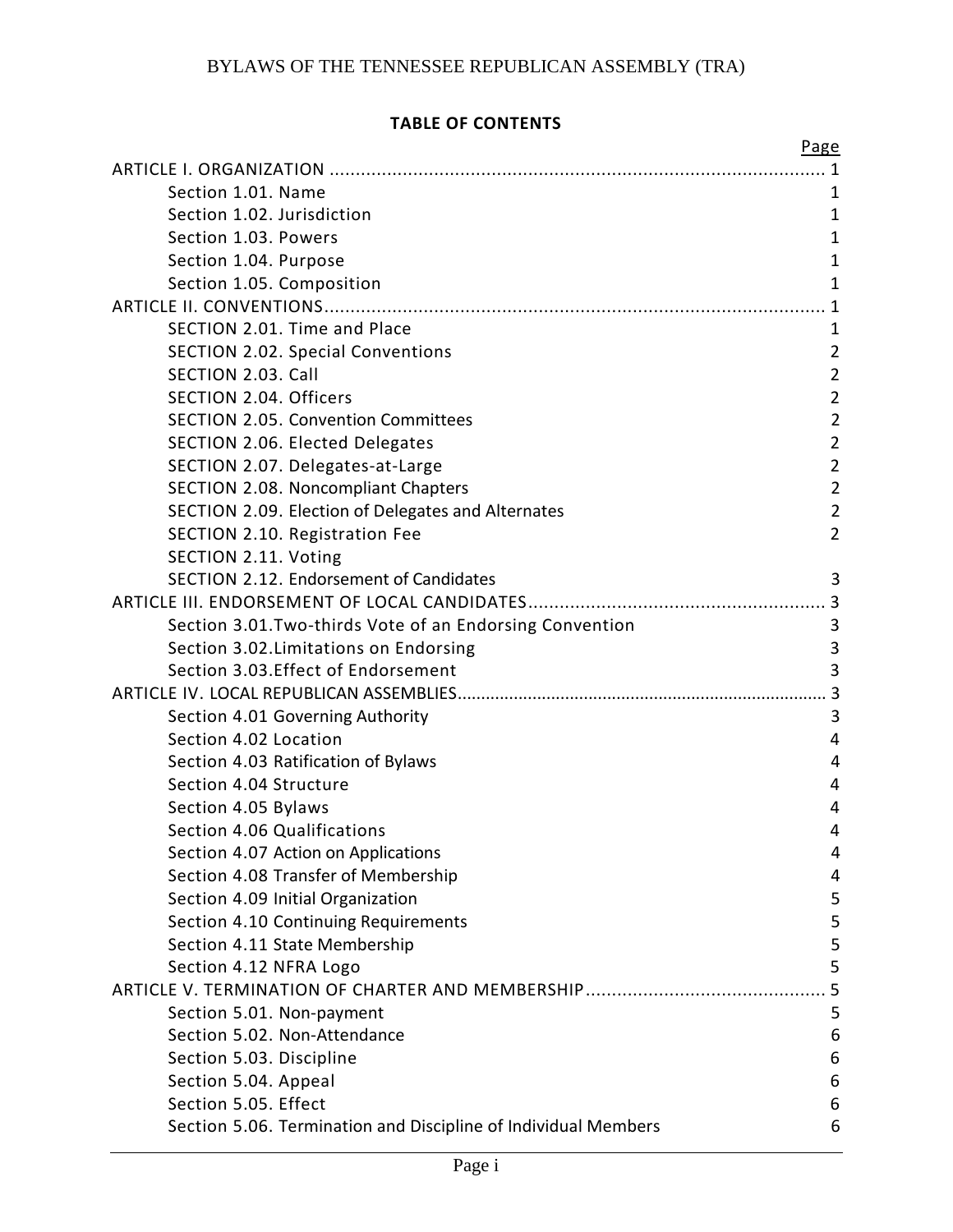| Section 6.01. Elective Officers                                        | 7    |
|------------------------------------------------------------------------|------|
| Section 6.02. Duties                                                   | 8    |
| Section 6.03. Additional Officers                                      | 9    |
| Section 6.04. Qualifications                                           | 9    |
| Section 6.05. Election of Officers                                     | 9    |
| Section 6.06. Outgoing Officers                                        | 9    |
| Section 6.07. Liability of Officers                                    | 9    |
|                                                                        | 9    |
| Section 7.01. Purpose                                                  | 9    |
| Section 7.02. Composition                                              | 10   |
| Section 7.03. Meetings                                                 | 10   |
| Section 7.04. Quorum                                                   | 10   |
|                                                                        | . 10 |
| Section 8.01 Composition                                               | 10   |
| Section 8.02 Powers                                                    | 10   |
| Section 8.03 Meetings                                                  | 10   |
| Section 8.04 Special Meetings                                          | 11   |
| Section 8.05 Appeal                                                    | 11   |
| Section 8.06 Resolutions and Endorsements                              | 11   |
| Section 8.07 Quorum                                                    | 11   |
|                                                                        |      |
| Section 9.01. Eligibility                                              | 11   |
| Section 9.02. Accredited Voters                                        | 11   |
| Section 9.03. Ballots                                                  | 11   |
| Section 9.04. Election of National Convention Delegates and Alternates | 11   |
|                                                                        |      |
| Section 10.01. President                                               | 11   |
| Section 10.02. Other Officers                                          | 12   |
|                                                                        |      |
| Section 11.01. Revenue example and the section 11.01.                  | 12   |
| Section 11.02. Dues                                                    | 12   |
| Section 11.03. Publication Charges                                     | 12   |
| Section 11.04. Other Revenue                                           | 13   |
| Section 11.05 . Fiscal Year                                            | 13   |
| Section 11.06. System of Accounts                                      | 13   |
| Section 11.07. Disbursements                                           | 13   |
| Section 11.08. Depositories                                            | 13   |
| Section 11.09. Signatories                                             | 13   |
| Section 11.10. Review of Accounts                                      | 13   |
| Section 11.11. Financial Statements                                    | 13   |
|                                                                        | 13   |
| Section 12.01. Parliamentary Authority                                 | 13   |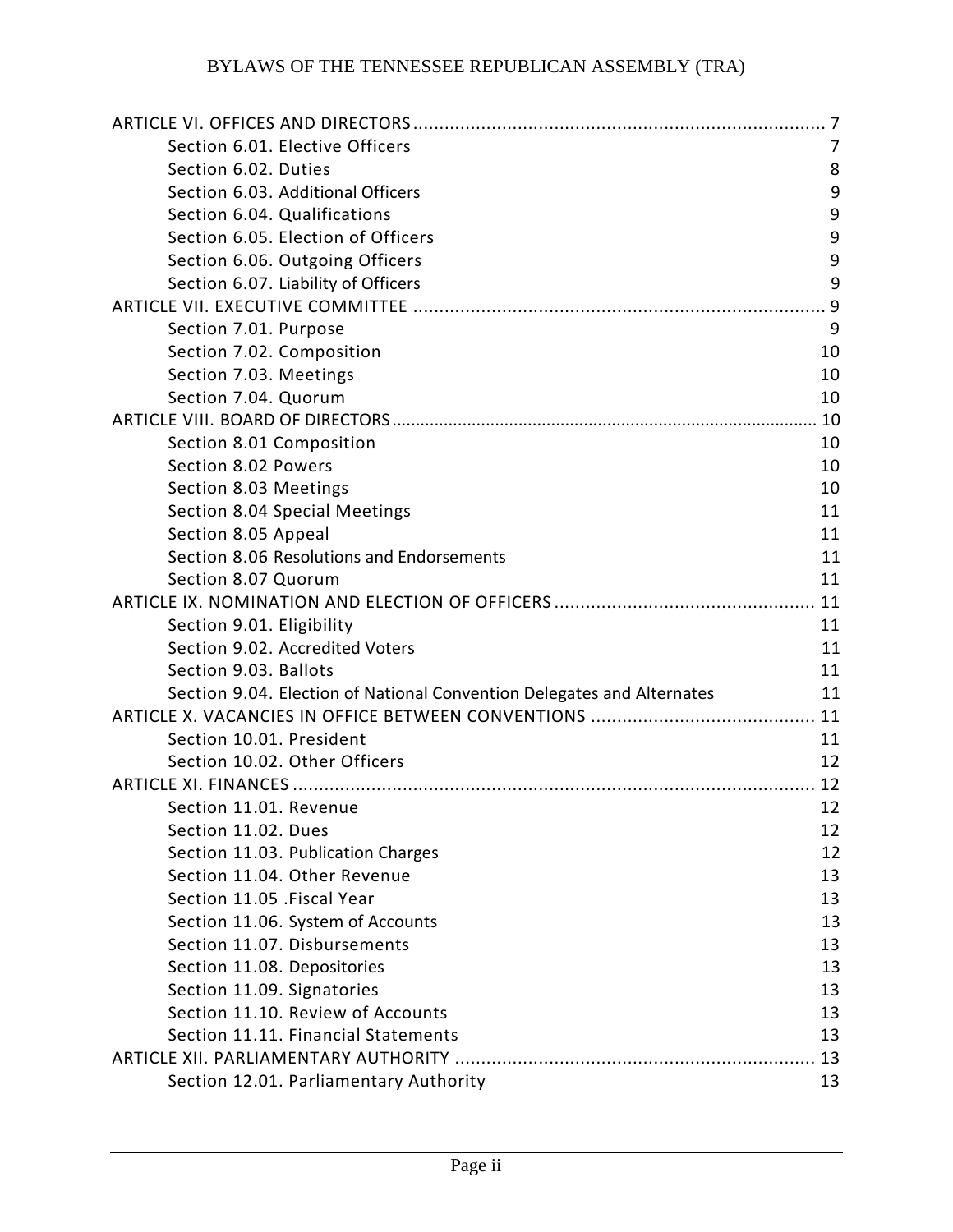| 13 |
|----|
| 13 |
| 14 |
| 14 |
| 14 |
| 14 |
| 14 |
| 14 |
| 14 |
|    |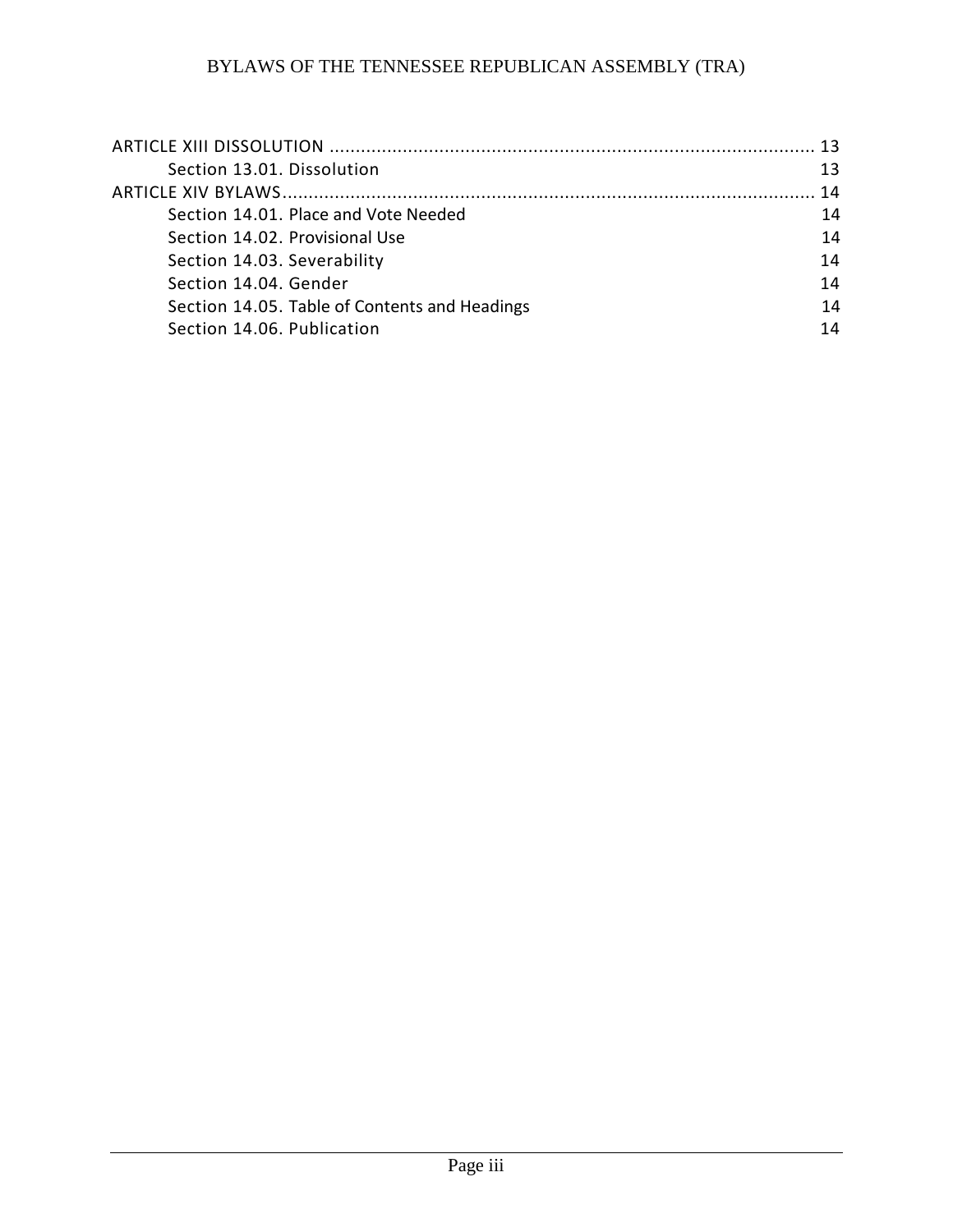### **ARTICLE I. ORGANIZATION**

**SECTION 1.01. Name.** The name of the organization shall be the TENNESSEE REPUBLICAN ASSEMBLY (TRA).

**SECTION 1.02. Jurisdiction**. The jurisdiction of the TENNESSEE REPUBLICAN ASSEMBLY (TRA) shall be within the state of TENNESSEE.

**SECTION1.03. Powers**. The powers of the TENNESSEE REPUBLICAN ASSEMBLY (TRA) shall be:

a. To be a Chapter of the National Federation of Republican Assemblies (NFRA) with all the powers thereof.

b. To direct, manage, supervise and control its business, property and funds, and to carry out its purpose.

c. To create and charter local Republican Assemblies throughout TENNESSEE, and to supervise and coordinate them.

d. Notwithstanding any other provision of these Bylaws, the TRA's political action shall concern only matters that are within the state of TENNESSEE.

**SECTION 1.04. Purpose**. The purpose of the TENNESSEE REPUBLICAN ASSEMBLY (TRA) is:

a. To advance true conservatism and elect true conservatives at all levels of the Republican Party and all levels of government throughout the state of TENNESSEE;

b. To provide through this organization a practical program for the betterment of the Republican Party within the state of TENNESSEE and of the various political subdivisions of the state of TENNESSEE,

c. To advance the Principles, Beliefs and Objectives of the National Federation of Republican Assemblies (NFRA), to strive to reform the Republican Party but at no time shall the TENNESSEE REPUBLICAN ASSEMBLY or its affiliates partner with the GOP;

d. To act as a grassroots volunteer organization dedicated to working within the Republican Party to promote the active participation of its members and the election of conservative Republican candidates, and

e. To provide a legal umbrella for members of the state's various tax-exempt conservative groups who cannot adequately express themselves politically within their existing structures.

**SECTION 1.05 Composition**. The TENNESSEE REPUBLICAN ASSEMBLY (TRA) shall consist of atlarge members of the statewide Republican Assembly; and also of local Republican Assemblies which have been chartered by the Board of Directors of the TRA in the manner provided in these Bylaws and which continue to comply with the Bylaws of the TRA and the NFRA as adopted or amended.

## **ARTICLE II. CONVENTIONS**

**SECTION 2.01. Time and Place**. A Convention of the TENNESSEE REPUBLICAN ASSEMBLY (TRA) shall be held biennially at a location and a time determined by the President of the TRA within the months of June through August inclusive. If the President has not set the time and location for a Convention by ten (10) months after the previous year's Convention, the TRA Board of Directors shall have power to do so in his place; and the Board shall have power to require that the location of annual Conventions rotate around the state.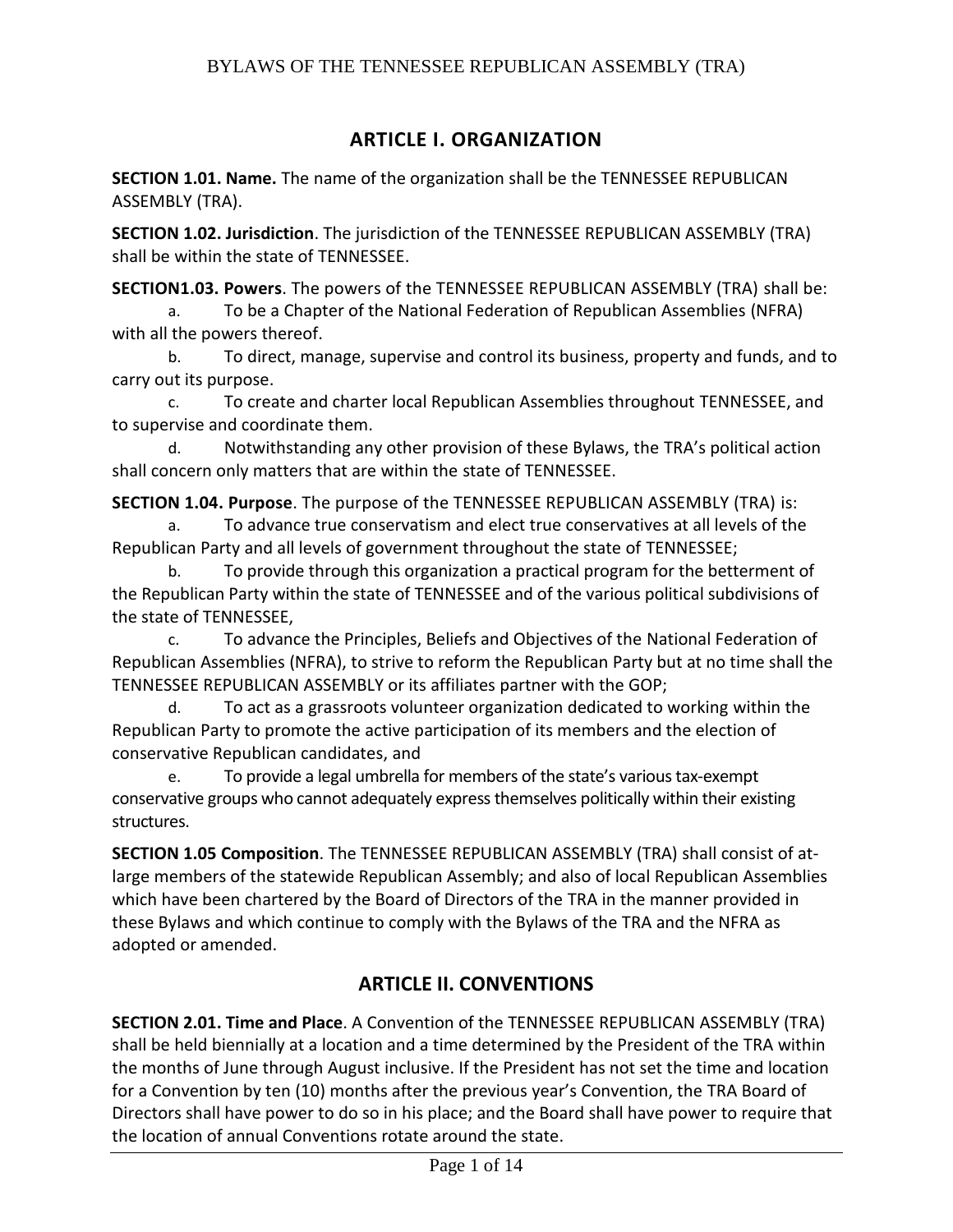**SECTION 2.02. Special Conventions**. In case of an emergency, special Conventions may be called by the President or by one-third (1/3) of the members of the Board of Directors. The call for a special Convention shall specify the subjects to be considered and no subjects shall be considered that are not so specified.

**SECTION 2.03. Call**. The Secretary of the TRA shall mail to the President and Secretary of each chartered Republican Assembly an official call to the Annual Convention and email said call to every TENNESSEE REPUBLICAN ASSEMBLY (TRA) member for whom an email address has been submitted no less than 30 days prior to the Annual Convention.

**SECTION 2.04. Officers.** The officers of each Convention shall be the officers of the TRA. At or prior to any Convention the President may appoint a Recording Secretary of the Convention to assist the President and the Secretary.

**SECTION 2.05. Convention Committees.** At each duly called Convention, or prior thereto, the President shall appoint a Committee on Credentials with power to enforce this Article, and may appoint a Committee on Resolutions, a Committee on Bylaws, a Committee on Nominations and such other committees as he may deem proper.

**SECTION 2.06. Elected Delegates.** Each chapter which is in good standing of the TRA at the time of the State Convention shall be entitled to one Delegate for each five (5) members in good standing carried on the chapter's active membership roll and whose name and dues were included in the requirement of Section 4.10.

**SECTION 2.07. Delegates-at-Large.** All members of the TRA Board of Directors and all Past Presidents of the TRA who remain members in good standing shall be Delegates-at-Large at all State Conventions, and shall not be counted in the number of Delegates accorded their chapter by Section 3.06.

**SECTION 2.08. Noncompliant Chapters.** Notwithstanding Section 3.06 above, a chapter which remains recognized by the TRA but fails to comply with the credentialing provisions of Section 4.10 above shall be entitled only to its Delegates-at-Large at the State Convention.

**SECTION 2.09. Election of Delegates and Alternates**. Each Delegate and Alternate shall be elected by the membership of his local chapter. Any Republican Assembly in good standing, at the time of electing its Delegates for a Convention as herein specified, may elect one Alternate for each Delegate. Said Delegates, Alternates, and all Delegates-at-Large shall be active members in good standing of the Republican Assemblies they represent.

**SECTION 2.10. Registration Fee.** The Board of Directors shall establish the registration fee to be paid to the TRA by all members attending any state Convention. No Delegate, Delegate-at-Large, nor Alternate shall be entitled to vote in a Convention unless and until his registration fee has been paid. The profit or loss accruing from any Convention shall be borne by the TRA.

#### **SECTION 2.11. Voting.**

- a. In all voting, a majority shall rule, unless otherwise provided in the Bylaws.
- b. In all Conventions of the TENNESSEE REPUBLICAN ASSEMBLY (TRA), each
- accredited Delegate and Delegate-at-Large shall be entitled to cast one vote.
	- c. There shall be no voting by proxy at any meeting.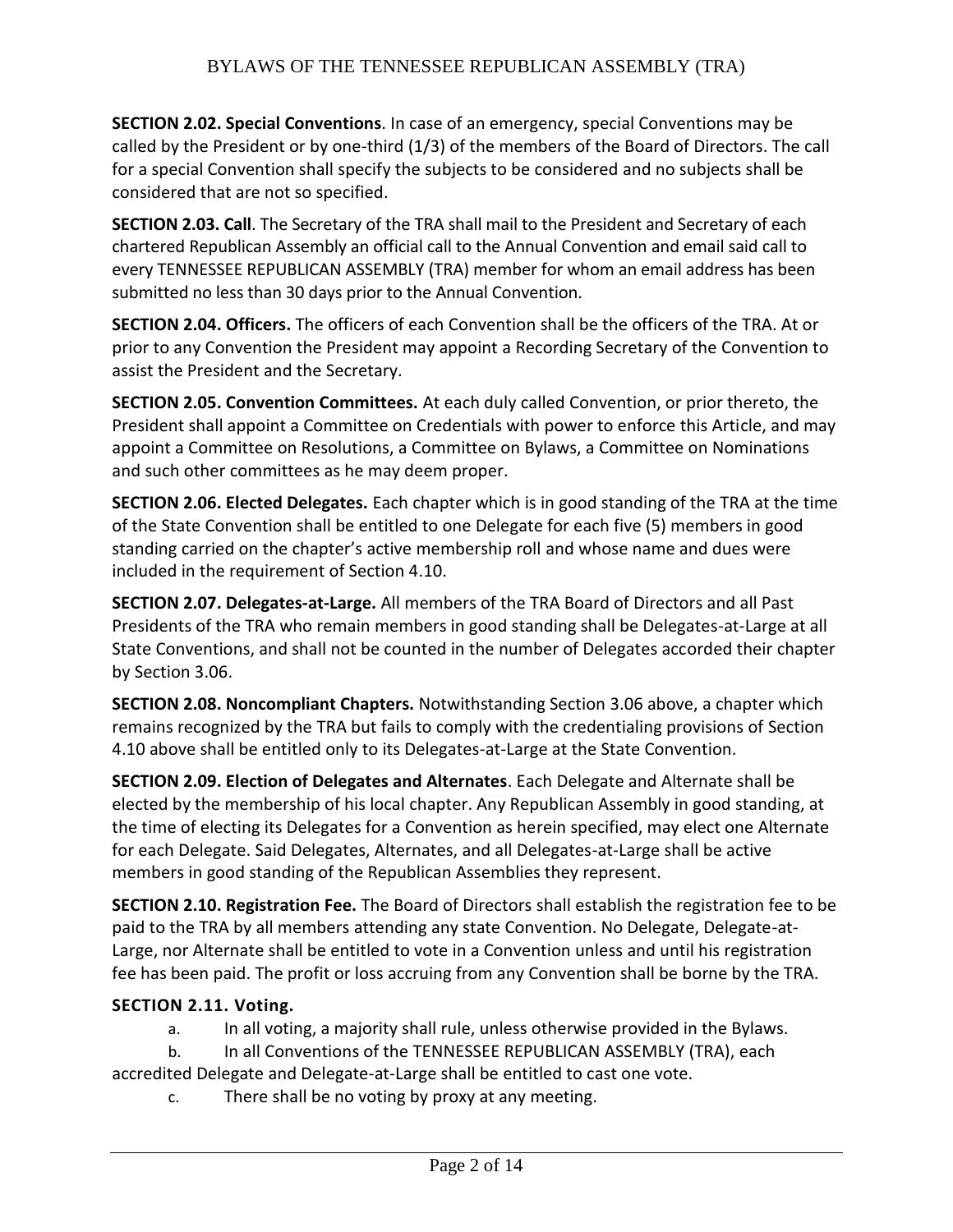d. There shall be no cumulative voting nor shall any person vote as both a Delegate-at-Large and as a Delegate or Alternate.

e. A quorum shall consist of one-third (1/3) of Delegates and Delegates-at-Large attending the Convention.

f. Only those members who have been members in good standing for at least 30 days prior to the biennial convention shall be eligible to vote in the election of officers and directors.

**SECTION 2.12. Endorsement of Candidates.** Endorsements of candidates shall be made only by the affirmative vote of two-thirds of those present and voting at a regular or special Convention of the TENNESSEE REPUBLICAN ASSEMBLY (TRA). Only one person may be endorsed for a particular office. Endorsement may be for candidates for public office, for or against recall, constitutional amendments, initiatives or referenda, or for Republican Party offices.

# **ARTICLE III. ENDORSEMENT OF LOCAL CANDIDATES**

**SECTION 3.01.** Two-thirds Vote of an Endorsing Convention. Endorsement may be for candidates for public office, for or against recall, initiative or referendum, or for Republican Party office. Endorsements of local candidates for public office may be made only by a twothirds vote of an endorsing convention, at a physical meeting composed of equal representation of all Republican Assemblies within the district (in whole or in part) from which the candidate proposed to be endorsed is to be elected, or the official proposed to be recalled is an elected official. The temporary chairman shall be the ranking state officer in the particular district within which the candidate is to be elected or the officer is to be recalled. Where the particular district has officers of equal rank, lot shall determine the temporary chairman.

### **SECTION 3.02** Limitations on Endorsing.

a. Neither the TRA nor any local Republican Assembly shall endorse any candidate for any public office, whether partisan or non-partisan, unless such candidate is clearly affiliated with the Republican Party.

b. The TRA President, upon being notified prior to an election, or between elections, of any alleged infraction of the Bylaws concerning endorsements shall immediately conduct an investigation of the alleged infraction and take whatever action is deemed necessary to protect the endorsement privilege and good name of the TRA.

**SECTION 3.03. Effect of Endorsement.** Endorsements by a local endorsing convention shall convey the endorsement of the TENNESSEE REPUBLICAN ASSEMBLY (TRA) and the NFRA.

## **ARTICLE IV. LOCAL REPUBLICAN ASSEMBLIES**

**SECTION 4.01. Governing Authority.** The TENNESSEE REPUBLICAN ASSEMBLY (TRA) shall be the sole body of authority over, recognition of, and representation for Republican Assemblies within the State of TENNESSEE. Groups purporting to be "Republican Assemblies" which are not recognized and chartered by TRA shall have no representation on any body of the TRA; shall not use the terms "Republican Assembly", "RA", or "Republican Wing of the Republican Party"; or any other goodwill of the NFRA or TRA. Nor shall such groups be entitled to any representation on any committees of the Republican Party of TENNESSEE on behalf of the TRA (should such representation become available) or at any Convention of the NFRA or TRA.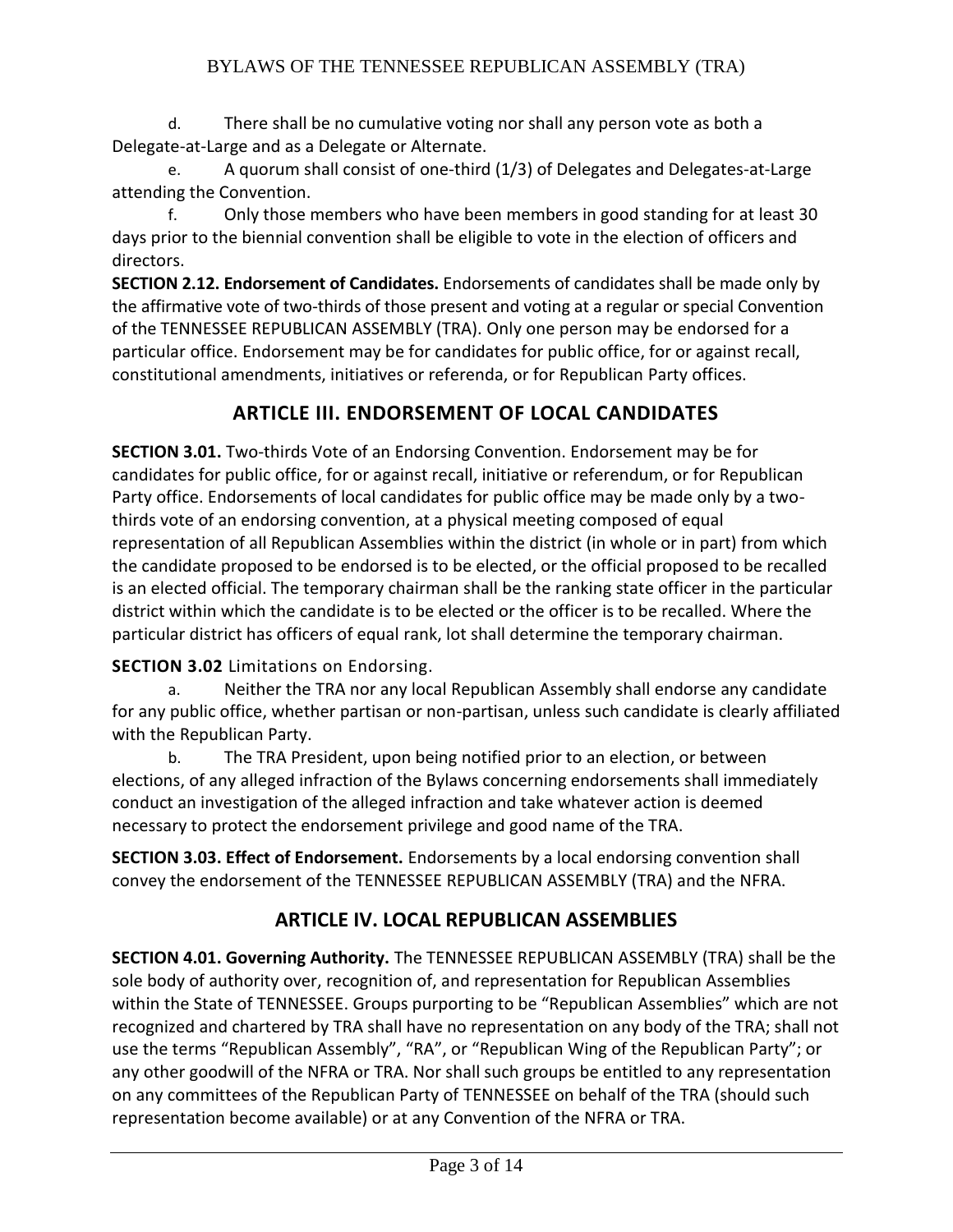**SECTION 4.02. Location**. Republican Assemblies may be formed and chartered, as the Bylaws hereinafter provide, in any geographical entity of the state of TENNESSEE. A local chapter may petition the TRA Board of Directors to subdivide its geographical area into smaller local chapters as needed.

**SECTION 4.03. Ratification of Bylaws.** Every local Republican Assembly shall ratify and agree to be bound in all things by the Bylaws of the TENNESSEE REPUBLICAN ASSEMBLY (TRA) and of the NFRA as well as amendments thereto. Acceptance of a charter from the TRA by any local Republican Assembly shall constitute a binding contract in this regard.

**SECTION 4.04. Structure.** A local Republican Assembly shall have jurisdiction within the boundaries of a fixed geographical area, approved by TRA Board of Directors at the time of the local chapter's chartering, and shall be the only such Republican Assembly in that territory. Such territory may be divided into additional Republican Assemblies by the TRA Board of Directors upon petition by the local chapter.

**SECTION 4.05. Bylaws**. Each Republican Assembly shall adopt its own bylaws, which shall be in conformance with TRA and NFRA Bylaws, and shall be subject to review by the Board of Directors of the TRA and of the NFRA.

**SECTION 4.06. Qualifications for Membership.** Members of each State and local Republican Assembly shall be those American citizens of good moral character:

(a) who have accepted the Principles, Beliefs and Objectives of the National Federation of Republican Assemblies (NFRA);

(b) who have been accepted to membership under these Bylaws and continue to comply with these Bylaws;

(c) who are registered with the Republican Party in the State of TENNESSEE and geographical area of any local Republican Assembly, or if TENNESSEE does not require registration by Party, who are registered voters and identify exclusively with the Republican Party.

**SECTION 4.07. Action on Applications.** The Board of Directors of a local Republican Assembly shall take action on all applications for membership within its geographical jurisdiction within thirty (30) days or at a regular meeting; otherwise, any application shall be automatically approved and the new member shall be accepted with the right to vote. Any duly rejected application shall be reported within ten (10) days to the Secretary of the TENNESSEE REPUBLICAN ASSEMBLY (TRA). The Board of Directors of the TENNESSEE REPUBLICAN ASSEMBLY (TRA) may review any rejected application and determine whatever action is deemed appropriate.

**SECTION 4.08. Transfer of Membership.** Any active member may transfer his membership from one local Republican Assembly to another at any time. Acceptance of the transferred member immediately terminates his membership in his former local Republican Assembly. The member shall pay the difference, if any, between the membership dues of the two local Republican Assemblies involved.

**SECTION 4.09. Initial Organization.** The TRA Board of Directors shall have power to approve the formal application of a new Republican Assembly for chartering if and when its application includes the following: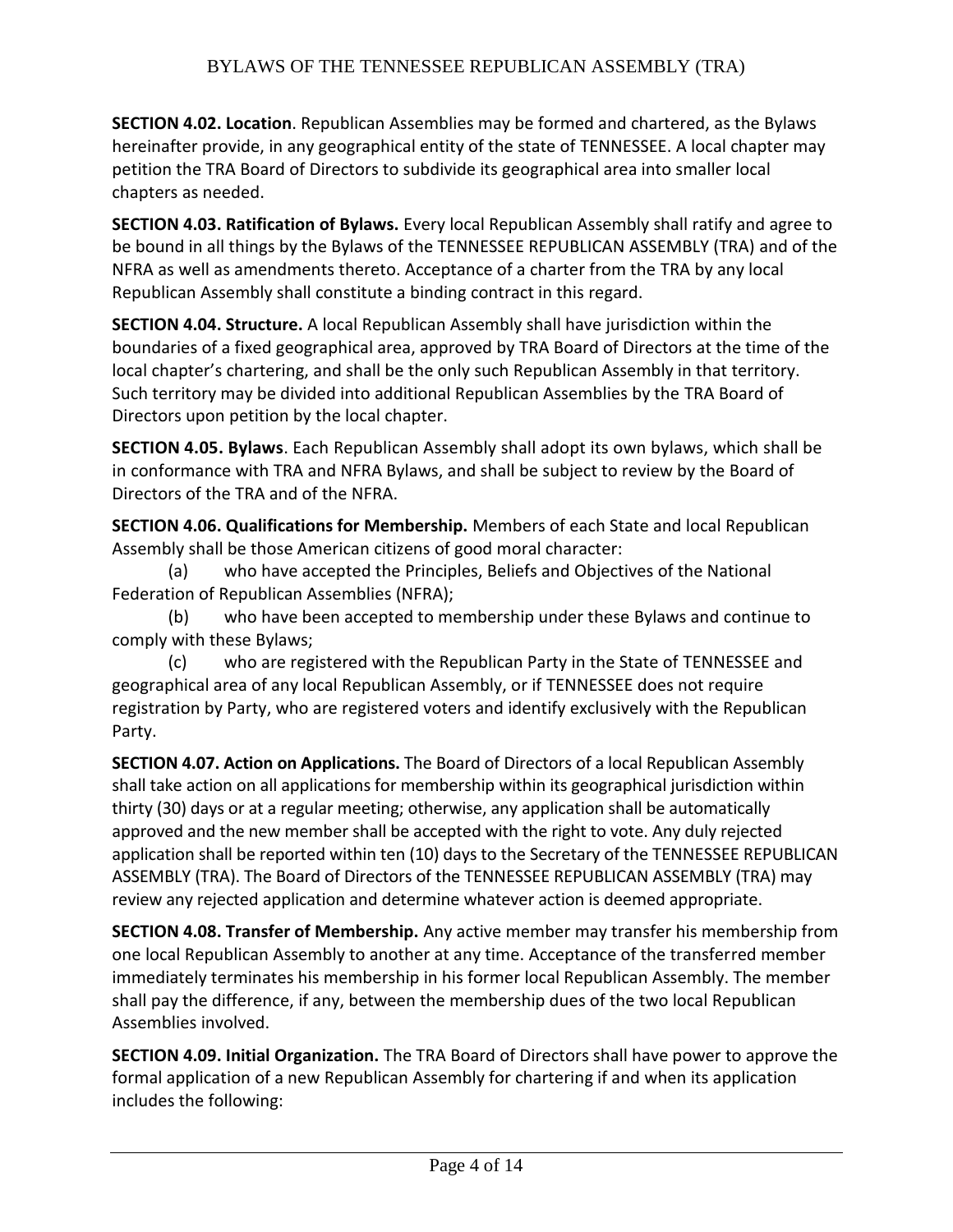a. Ratified the Principles, Beliefs, Objectives, and the Bylaws of the NFRA and the MRA;

- b. Adopted its own Bylaws;
- c. Elected its own President, Secretary, and Treasurer;

d. Reported the names of at least fifteen (15) dues paying members, including their address, phone number, email address (where applicable) and chapter office title, and;

e. Certified to the TRA Board of Directors that it has held at least two regular meetings of its governing board by submitting minutes of said meetings.

**SECTION 4.10. Continuing Requirements.** Each chapter shall submit a current list of the names of its officers and members (with addresses, phone numbers and email addresses), and pay appropriate annual dues therefore, not later than January 15 of each year, and shall submit a separate, current list of its officers and members not later than two weeks prior to any State Convention if such Convention should fall more than three months before or after April 30. Each chapter shall submit the names (with address, phone number and email address) of new chapter officers within two weeks of their election. Failure to comply with this provision shall empower the TRA Board of Directors to suspend or terminate the chapter's charter. Any chapter losing its charter under this provision may apply for reinstatement at the next meeting of the TRA Board of Directors by submitting the missing items to the President at or before such meeting.

**SECTION 4.11. State Membership.** Any person qualified to become a member of a local Republican Assembly but residing in a geographical area without a local Assembly may join the TENNESSEE REPUBLICAN ASSEMBLY (TRA) without holding membership in a local Assembly if they otherwise fulfill all conditions of membership in the TRA. The TRA Board of Directors shall directly act on such membership applications. Upon the chartering of a local Assembly, members of the TRA residing within the area served by that local Assembly shall automatically become members of that Republican Assembly.

**SECTION 4.12. NFRA Logo.** The TENNESSEE REPUBLICAN ASSEMBLY (TRA) shall include on their letterhead, website, regular newsletters, and membership recruitment material, either the NFRA Logo or the words "chartered affiliate of the NFRA" (which may be abbreviated or spelled out), and, in all electronic communications, a link to the NFRA website.

## **ARTICLE V. TERMINATION OF CHARTER AND MEMBERSHIP**

**SECTION 5.01. Non-payment.** Any local Republican Assembly more than sixty (60) days in arrears for any indebtedness to the TRA shall be considered not-in-good-standing and may be suspended by action of the Board of Directors, if at least thirty (30) days before such action, notice of said indebtedness shall have been duly sent by certified mail by the Secretary of the TRA to the last reported President and Secretary of such local Republican Assembly. The Board of Directors may restore such local Republican Assembly to full membership in the TRA upon payment of its indebtedness.

**SECTION 5.02. Non-Attendance.** Any local Republican Assembly that fails for two (2) consecutive years to present a Delegate to the Annual Convention of the NFRA shall be considered not-in-good-standing and may have its Charter revoked by action of the Board of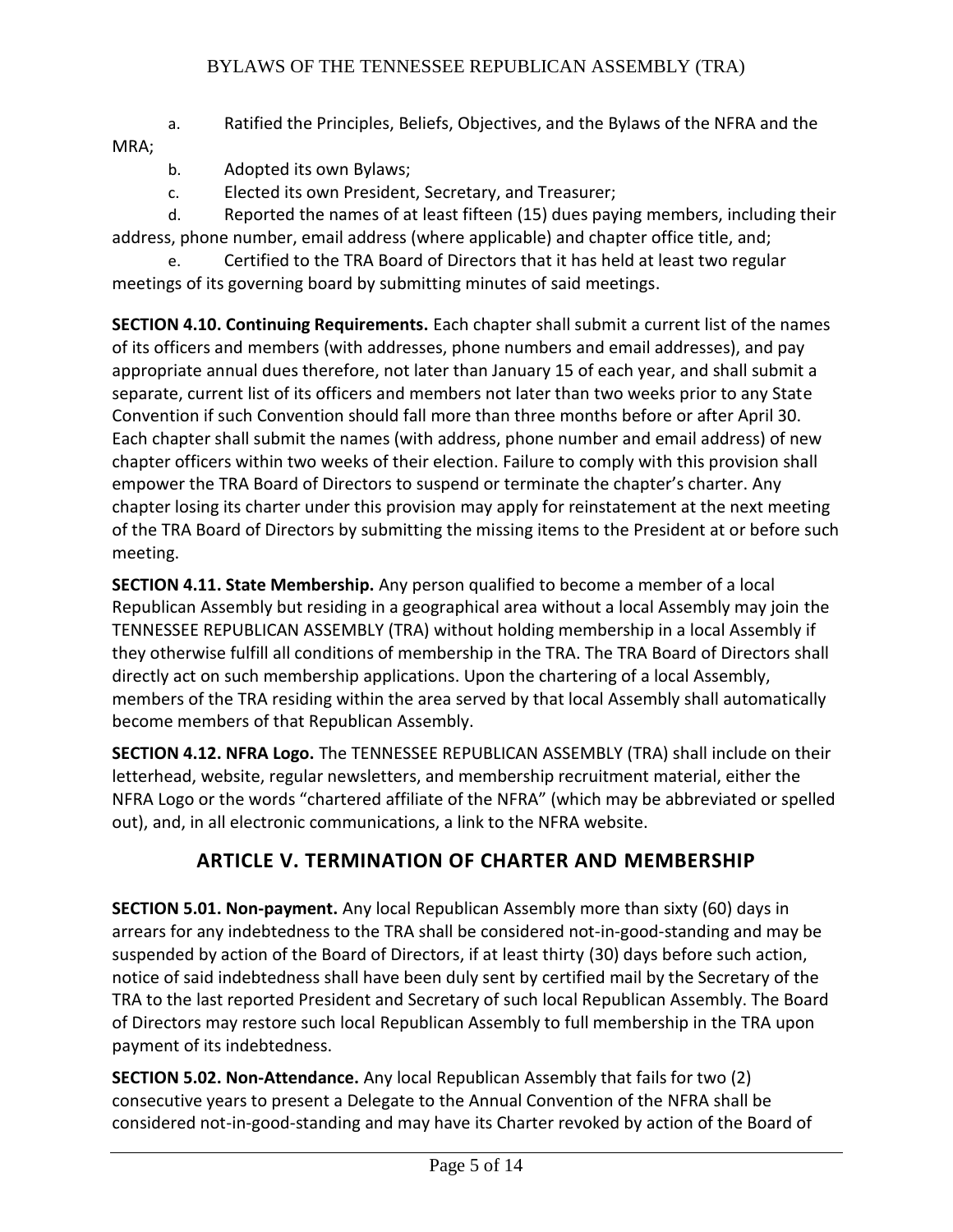Directors, provided that at least thirty (30) days before such action, notice of said action shall have been duly sent by certified mail by the Secretary of the TRA to the last reported President and Secretary of such local Republican Assembly. The Board of Directors may restore such local Republican Assembly to full membership in the TRA upon showing good and sufficient cause.

**SECTION 5.03. Discipline.** Any local Republican Assembly which fails to conform to the Bylaws of the TRA and the NFRA may have its charter suspended or revoked, or may otherwise be disciplined, by a two-thirds vote of the entire Board of Directors; provided, that at least thirty (30) days before such action, notice of such intended action be sent by certified mail by the Secretary of the TRA to the last reported President and Secretary of such local Republican Assembly.

**SECTION 5.04. Appeal.** If the Board of Directors suspends or revokes the charter of any local Republican Assembly or shall otherwise discipline it, the Secretary of the TRA shall send a notice of such action within fifteen (15) days by certified mail to the last reported President and Secretary of said local Republican Assembly.

The said local Republican Assembly, within thirty (30) days from the date of mailing of such notice and not less than ten (10) days before the next Convention of the TRA, may file with the Secretary of the TRA written notice of appeal. This appeal shall be considered at the next Convention of the TRA, unless filed less than ten (10) days prior thereto; in the latter instance, said appeal shall be considered and decided by a two-thirds vote of the Board of Directors at the next Board of Directors Meeting following the Convention.

**SECTION 5.05. Effect.** Any local Republican Assembly that shall for any cause cease to be a member of TRA shall relinquish the name "Republican Assembly," and shall not thereafter use the name, emblem or insignia of "Republican Assembly", "Republican Wing of the Republican Party" or any other goodwill of the NFRA or TRA in any manner whatsoever. Officers of a local Republican Assembly whose charter has been revoked shall turn over all moneys and documents properly belonging to said chapter to a duly authorized representative of the TRA Board of Directors at a time and place designated by said representative.

**SECTION 5.06** Termination and Discipline of Individual Members.

a. Any individual member of the TENNESSEE REPUBLICAN ASSEMBLY (TRA) may have his membership terminated, or may otherwise be disciplined, after a hearing, by twothirds (2/3) vote at a meeting of the Board of Directors where a quorum is present, provided that at least thirty (30) days before such action, notice of such intended action shall have been duly sent by certified mail by the Secretary of the TRA to said member, whenever the Board has determined that the named member has:

1. publicly supported or registered as a member of a political party other than the Republican Party;

2. used his name and title as a member of the TRA or any local Republican Assembly in publicly advocating that the electorate should not vote for the Republican nominee for any elected political office;

3. used his name and title as a member of the TRA to give support to or encourage the election of a candidate of another party to an elected public office where said candidate is opposed by a duly-nominated Republican candidate;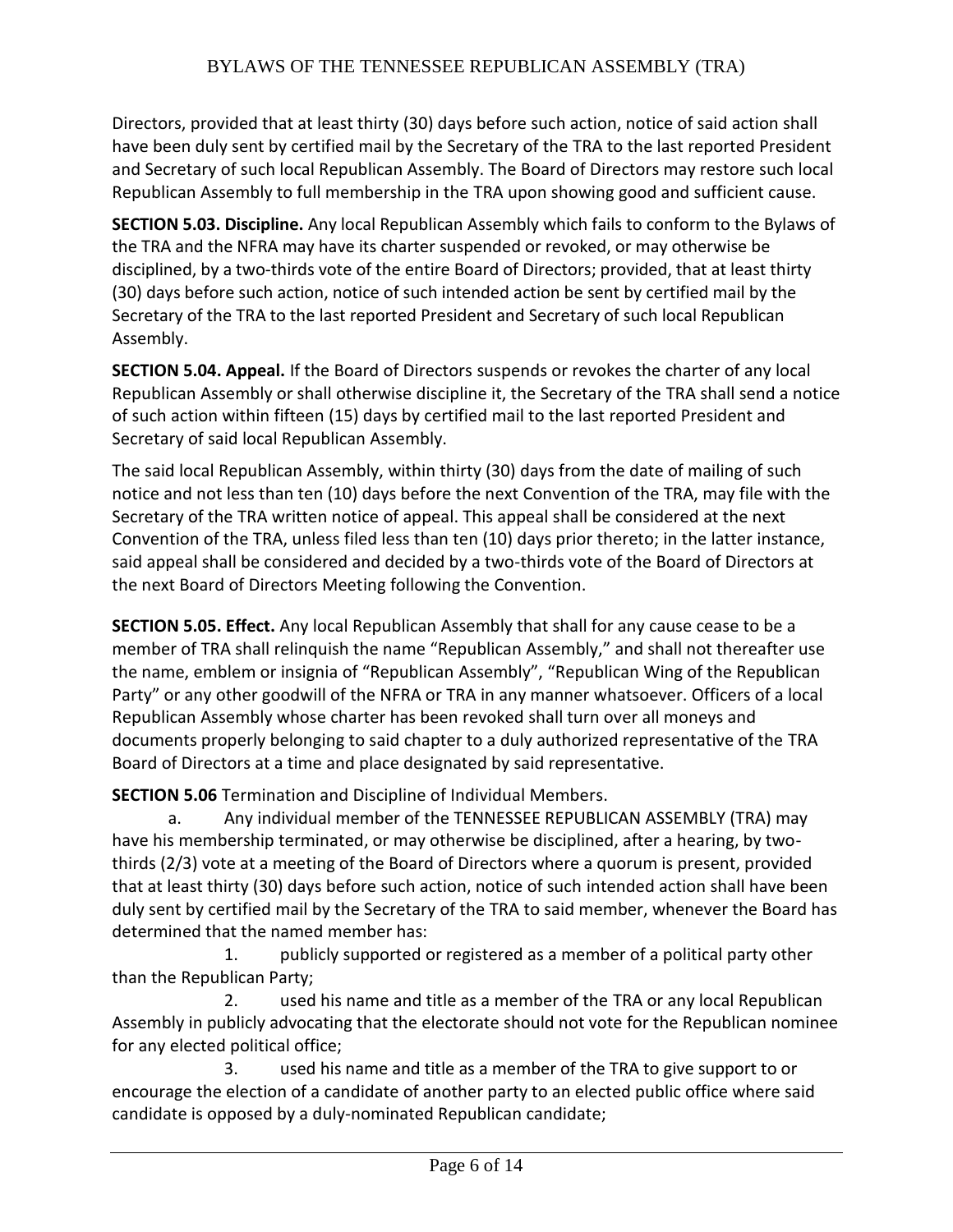4. used his name and title as a member of the TRA to prematurely endorse (prior to a proper act of endorsement by the RA) candidates running for office in the TENNESSEE Republican Party;

5. opposed all or part of the Principles of the National Federation of Republican Assemblies (NFRA); or

b. otherwise brought discredit or disrepute upon the TRA or the NFRA If the Board of Directors shall terminate membership or shall otherwise discipline any such member, the Secretary of the TRA shall send notice of such action within (15) days by certified mail to said member. The said member, within thirty (30) days from the date of mailing such notice, and not less than ten (10) days before the date of the first session of the next Convention of the TRA, may file with the Secretary of the TRA written notice of appeal. This appeal shall be considered at the next Convention of the TRA, unless filed less than ten (10) days prior to the date of the first session thereof; in the latter instance said appeal shall be considered and decided by a two-thirds (2/3) vote of the Board of Directors following that Convention.

c. Any individual member so terminated from membership in the TRA shall immediately upon such termination cease to claim membership in, or holding of any office in or official relationship with the TRA or any local Republican Assembly, and shall also immediately surrender to the Secretary of the TRA or his designated representative any and all documents, records, emblems, insignia, funds, or other devices or properties of any nature whatsoever belonging to the TRA or any local Republican Assembly. Said terminated member shall not thereafter use the name, emblem, or insignia of "Republican Assembly", "Republican Wing of the Republican Party", "TRA" or "TENNESSEE Republican Assembly" in any manner whatsoever.

## **ARTICLE VI. OFFICES AND DIRECTORS**

**SECTION 6.01. Elective Officers.** The elective officers of the TENNESSEE REPUBLICAN ASSEMBLY (TRA) shall be a President, First Vice President, Second Vice President, Secretary, and Treasurer; as well as two National Directors who, along with the President, shall represent the TRA on the NFRA's Board of Directors.

**SECTION 6.02. Duties.** The duties of the elective officers shall be as follows:

a. President. The President shall preside at all Conventions and meetings of the Board of Directors and its Executive Committee. He shall be the chief executive officer of the TRA and shall exercise general supervision over the work and activities of the TRA, and coordinate and direct all other officers. He shall perform such other duties as usually pertain to the office of President. The President shall represent the TRA as a member of the NFRA Board of Directors.

b. First Vice President. In the event of the inability of the President to perform his duties, the First Vice President shall preside and perform the duties of, and have the same authority as, the President. The First Vice President shall also perform such other duties as usually pertain to the office of First Vice President or as may be assigned to him by the President or the Board of Directors. His duties shall include, but are not limited to, implementation of directives of the Board of Directors or the Executive Committee. He shall suggest improvements and strategies for the advancement of the TRA and shall receive reports from other executive officers. He shall attend all meetings of the Board of Directors and its Executive Committee and all Conventions of the TRA.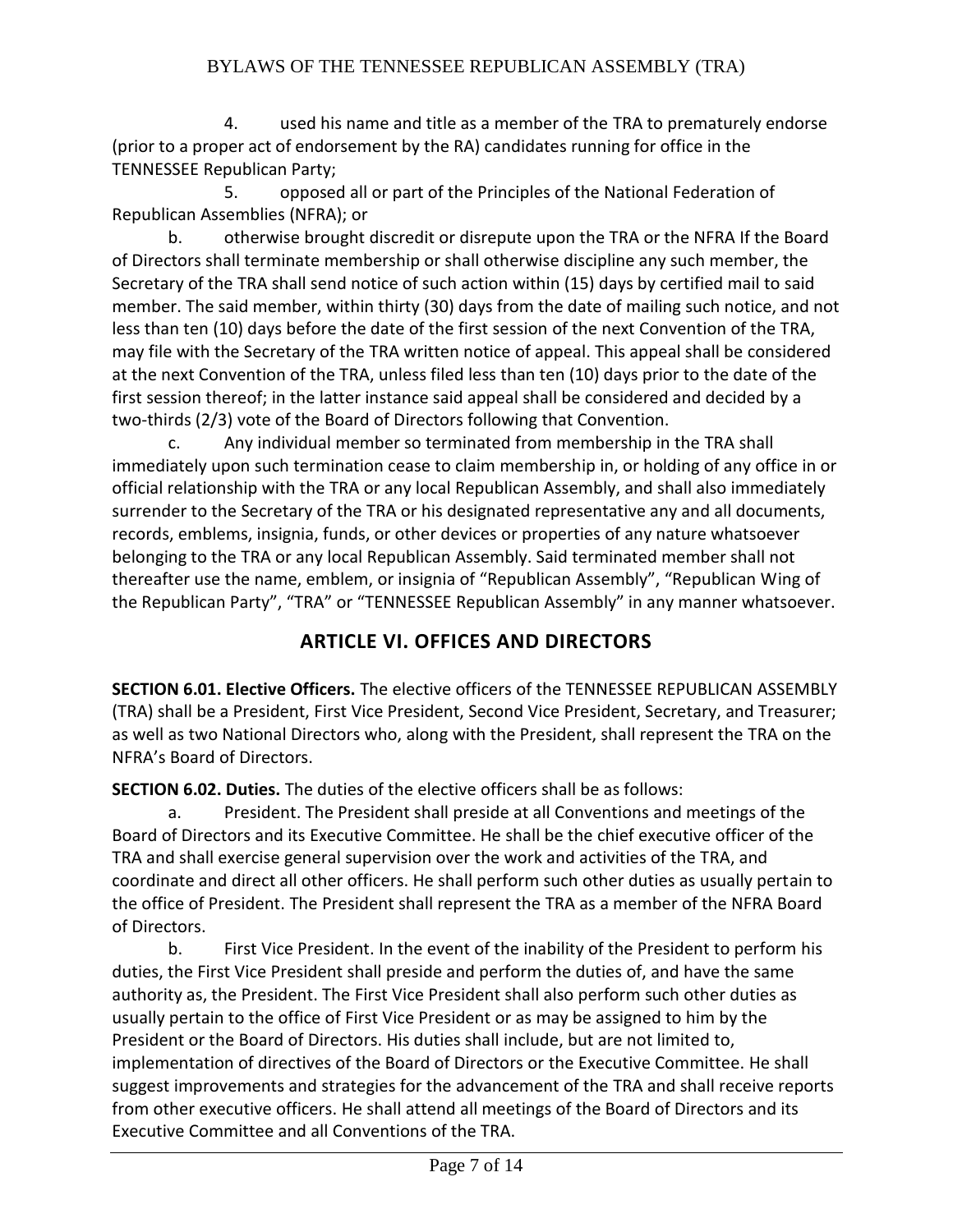c. Second Vice President. The Second Vice President shall perform such duties as may be assigned to him by the President or the Board of Directors. He shall attend all meetings of the Board of Directors and its Executive Committee and all Conventions of the TRA.

d. Secretary. The Secretary shall assist the President, the Board of Directors, and the Executive Committee in conducting the business of the TRA. He shall perform such duties as specified or implied in the Bylaws, or as may be assigned to him by the President, by the Board of Directors, or by the Executive Committee. He shall maintain current and accurate lists of contact information of all members of the Board of Directors and the Executive Committee. He shall attend all meetings of the Board of Directors and its Executive Committee and all Conventions of the MRA, and shall act as Secretary thereof. He shall send and receive all mail and electronic ballots under these Bylaws. He shall be the custodian of the formative documents of the TRA and the records pertaining thereto, the Bylaws of the TRA, the Minutes of the Board of Directors and the Executive Committee, and the charters and bylaws of Local Republican Assemblies. He shall receive all correspondence on behalf of the TRA and shall maintain a permanent file of all communications sent or received by the TRA. He shall act as historian and archivist of the TRA.

e. Treasurer. The Treasurer shall receive, collect, and deposit all monies received. He shall keep the usual book of accounts and such records and books as directed by the Executive Board or the Board of Directors. He shall report on receipts, disbursements, and liabilities. He shall originate all disbursements, as needed. He shall attend all meetings of the Board of Directors and its Executive Committee and all Conventions of the TRA.

f. National Directors. It shall be the duty of the National Directors to attend all meetings of the Board of Directors and the Executive Committee. The National Directors, along with the President, shall represent the TRA as a member of the NFRA Board of Directors.

**SECTION 6.03. Additional Officers.** The President shall appoint a General Counsel, who shall be a member of the TENNESSEE state bar; a Chaplain, a Parliamentarian and a Sergeant-at-Arms. He shall also have power to appoint an Executive Director and Regional or Congressional District chairmen at his discretion, who shall be subject to confirmation by the Executive Committee. He shall also have power to appoint other specialized officers and representatives of the TRA at his discretion as needs arise. If the President should determine that there is a need for paid staff, the Board of Directors shall have power to authorize and determine said compensation.

## **SECTION 6.04. Qualifications.**

a. Officers of the TENNESSEE REPUBLICAN ASSEMBLY (TRA) and of all local chapters must be an American citizen of good moral character, never been convicted of a felony, has not been disciplined, within the last 3 years by a chartered Republican Assembly, who is legally registered to vote and a member in good standing of the TRA, and Republicans by voter registration.

b. No officer, appointee, or director of the NFRA shall be a duly-filed candidate for, or hold, any partisan, remunerative, elected public office, other than an office within the Republican Party.

c. The office of any officer or director of the TENNESSEE REPUBLICAN ASSEMBLY (TRA) who misses two consecutive meetings of the Board of Directors between Annual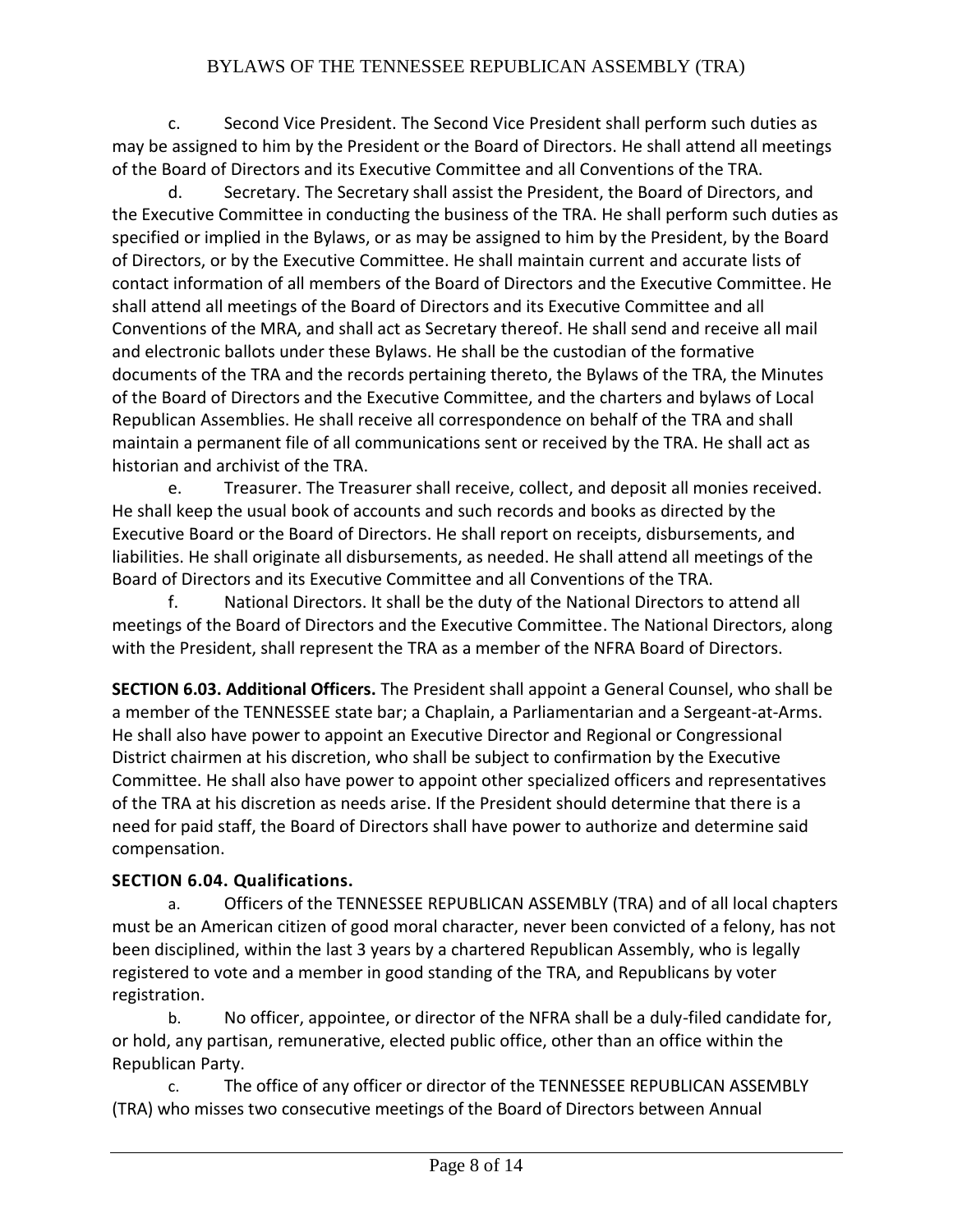Conventions shall automatically terminate, unless such non-attendance is excused by a vote of the Board of Directors.

**SECTION 6.05. Election of Officers.** The elective officers shall be elected at the Annual Convention in each odd numbered year in accordance with these Bylaws and shall serve for the period of two (2) years and until their successors are elected and qualified.

**SECTION 6.06. Outgoing Officers.** At the conclusion of each Annual Convention, outgoing officers shall be empowered to continue to perform their duties only on matters which were initiated and approved prior to the close of the Convention and which matters shall be completed within a fifteen (15) day period following the close of the Convention. Outgoing officers shall turn over all documents, bank accounts, or other property of the TENNESSEE REPUBLICAN ASSEMBLY (TRA) to their successors immediately, but in no case more than fifteen (15) days following the close of the Convention at which their successors are elected.

**SECTION 6.07. Liability of Officers.** No officer or director shall be held personally liable for any debts or obligations of the TENNESSEE REPUBLICAN ASSEMBLY (TRA) except those personally guaranteed by that officer or director, and the TENNESSEE REPUBLICAN ASSEMBLY (TRA) shall indemnify each officer or director against claims made against them arising from their legitimate and proper service to the TRA.

# **ARTICLE VII. EXECUTIVE COMMITTEE**

**SECTION 7.01. Purpose.** There shall be an Executive Committee which shall exercise the delegated authority of the TENNESSEE Board of Directors to govern the TRA, except where such authority is expressly reserved herein to the Board or where the Board takes specific action to restrict the Executive Committee's authority.

**SECTION 7.02. Composition.** The Executive Committee shall consist of the elective officers of the TRA, as well as the Executive Director, if such exists, and the Immediate Past President. The General Counsel shall serve as a nonvoting member; and other appointive officers may serve as non-voting members at the discretion of the President, or as voting members by consent of the Board of Directors.

**SECTION 7.03. Meetings.** The Executive Committee shall hold regular meetings, in no case less often than once per quarter. The President shall notify all Board members minimum of three (3) days prior to meeting date. With the unanimous consent of all members, it may choose to vote in appropriate situations by telephone conference call, FAX machine, electronic mail or other means of telecommunication. Any officer or director of the TENNESSEE REPUBLICAN ASSEMBLY who is elected or appointed to a position of voting officer thereby agrees to be available to respond to electronic communication in a timely manner, to wit, within twelve (12) hours of receipt of communication sent to the last electronic address of said person to have been communicated by them to the TENNESSEE REPUBLICAN ASSEMBLY, from the President or the Executive Committee of the TENNESSEE REPUBLICAN ASSEMBLY. Occasionally decisions have to be made quickly and it is more efficient to address such issues electronically. To do so, this requires all voting members to agree to waive notice and allow voting by a designated means of telecommunications. Should any voting member fail to respond in the designated time to three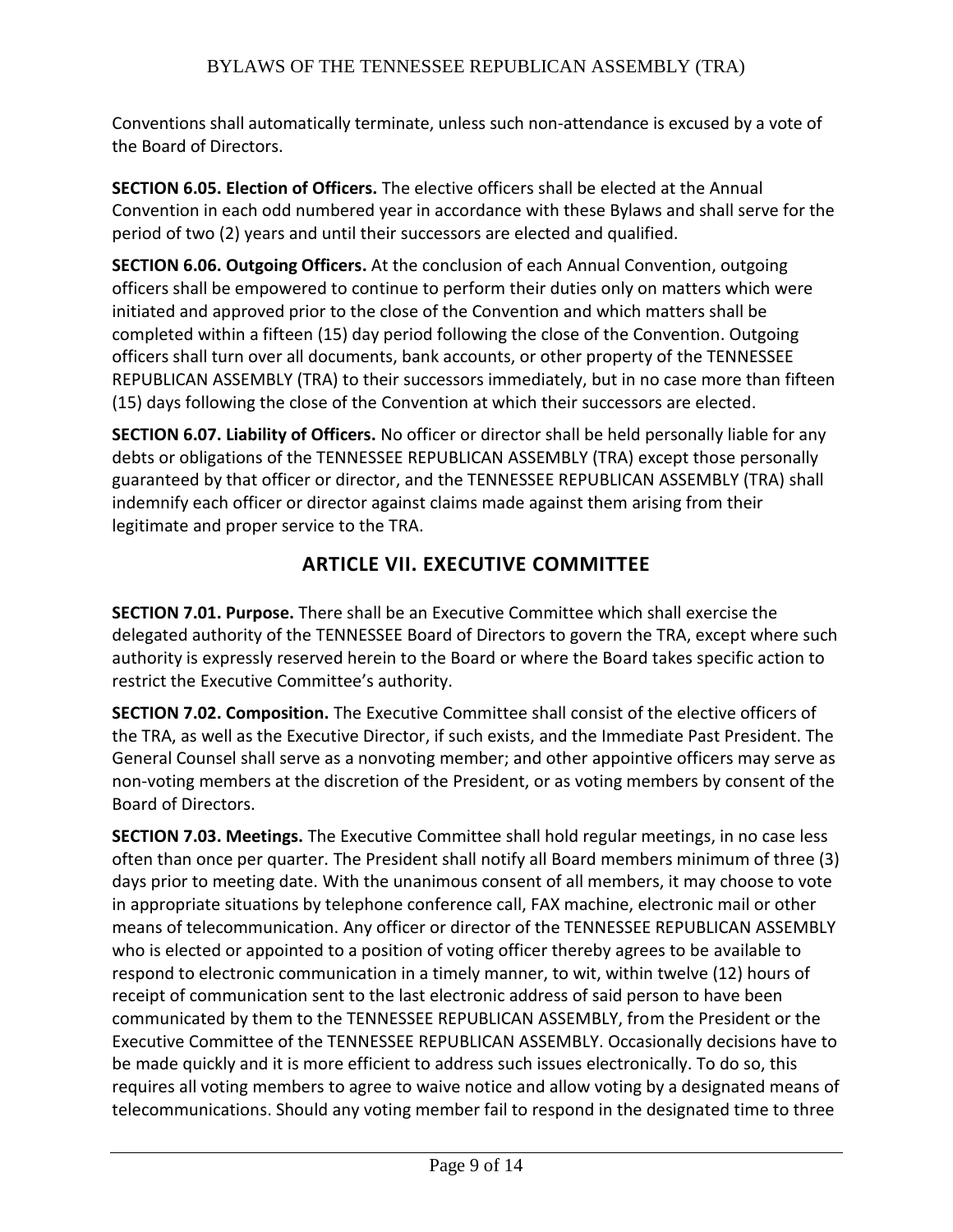(3) consecutive electronic communications, said voting member shall be removed from the voting position unless a majority of the Board of Directors shall vote to not do so.

**SECTION 7.04. Quorum.** A quorum for Executive Committee meetings shall consist of at least five of its voting members.

## **ARTICLE VIII. BOARD OF DIRECTORS**

**SECTION 8.01. Composition.** The Board of Directors of the TENNESSEE REPUBLICAN ASSEMBLY (TRA) shall consist of the members of the Executive Committee (including non-voting members, unless disallowed by the Board), and the President and two elected State Directors from each local chapter and the Immediate Past President.

#### **SECTION 8.02. Powers.**

a. The Board of Directors shall have the control and management of all the affairs, properties, and funds of the TENNESSEE REPUBLICAN ASSEMBLY (TRA), and shall have full power to introduce, approve and implement all actions and activities necessary and proper for the functioning of the TRA, subject to the authority of these Bylaws.

b. The Board of Directors may, for good cause and after a hearing, remove any officer or director by a two-thirds vote of the entire Board of Directors; provided such officer or director shall have been sent by the Secretary of the TRA, by certified mail, a notice containing a copy of the charges against him at least fifteen (15) days prior to the hearing thereon, said notice specifying the time and place of the meeting, and that the officer or director shall be provided the opportunity to present a full defense.

c. The Board of Directors may pass resolutions concerning legislation and policies, except those excluded in this article, by a two-thirds vote of the members present at any meeting.

**SECTION 8.03. Meetings**. The Board of Directors shall meet at such times and places as may be determined by action of the Board, by call of the President, or by written request of one-third of the members of the Board, provided that there shall be at least two meetings each year. A written notice of the time and place of all meetings of the Board of Directors shall be sent to each Board member not less than fifteen (15) days prior to said meetings.

**SECTION 8.04. Special Meetings.** The Board of Directors may without meeting together, transact business by mail, e-mail, facsimile, or by conference call of a majority of the Board, by voting on questions submitted to them by or with the approval of the President.

**SECTION 8.05. Appeal.** Any action taken by the Board of Directors may be appealed to a Convention of the TENNESSEE REPUBLICAN ASSEMBLY (TRA).

**SECTION 8.06. Resolutions and Endorsements.** Any candidate proposed to be voted upon by the electorate shall not be endorsed by the Board of Directors unless (1) there is no Republican Assembly in the district in which an election is being held, or (2) if the Republican Assemblies within such district do not hold a convention to consider endorsing in such election. Statewide and Congressional candidates shall be endorsed by the Board of Directors only at a regular or special Convention of the TRA. Endorsements regarding public initiatives and referenda as well as Republican Party questions shall be made in the same manner as candidate endorsements.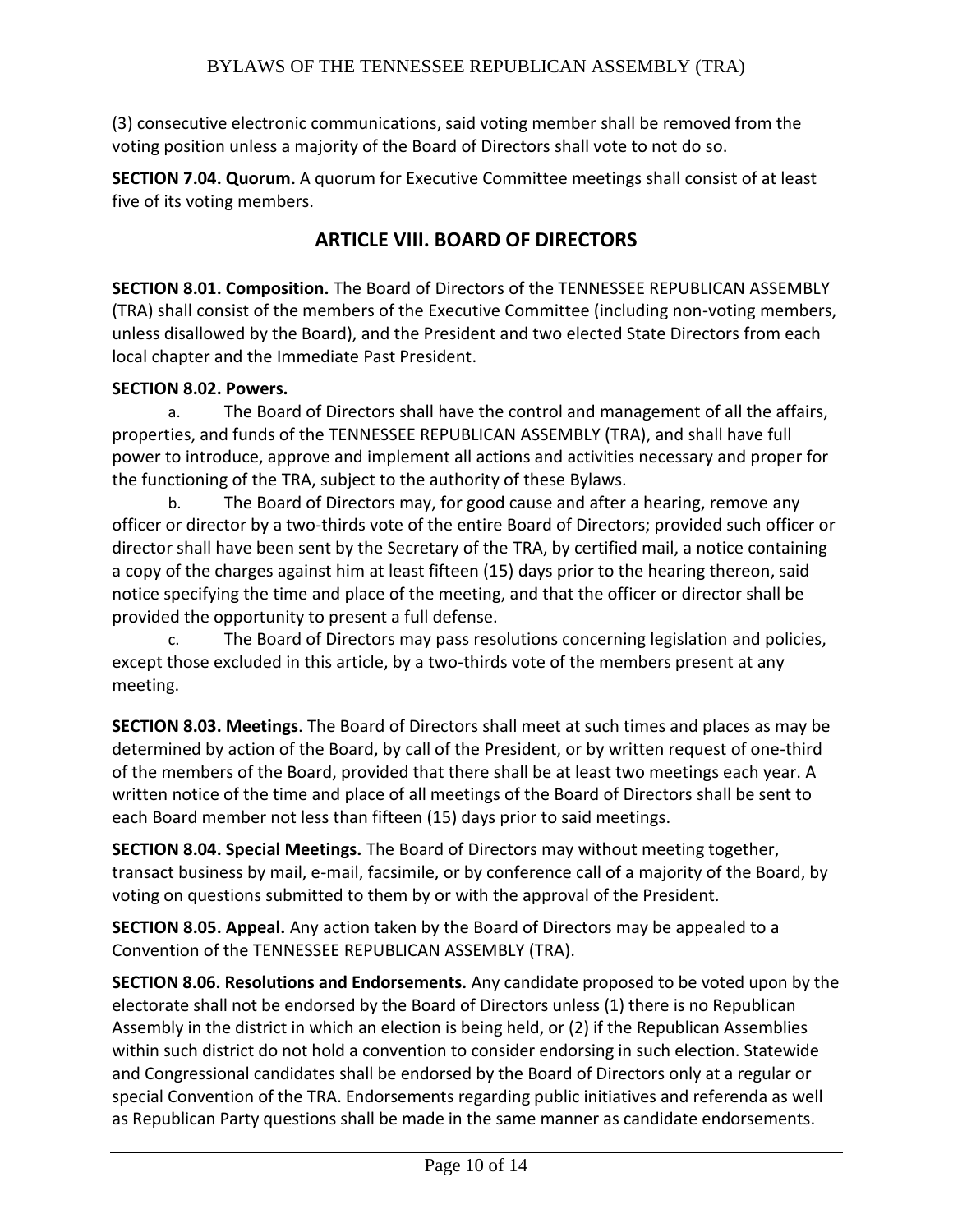**SECTION 8.07. Quorum.** At all meetings of the Board of Directors, 50% of the voting members of the Board shall constitute a quorum for the transaction of all business, except in cases where a larger vote is required under these Bylaws.

## **ARTICLE IX. NOMINATION AND ELECTION OF OFFICERS**

**SECTION 9.01. Eligibility.** Any active member in good standing of the TENNESSEE REPUBLICAN ASSEMBLY (TRA) shall be eligible to any elective office, provided that the person is qualified under Section 6.04; but no person shall be submitted as a candidate for any office without his consent.

**SECTION 9.02. Accredited Voters.** Before the opening of polls, the Secretary shall provide a list of the Delegates and Delegates-at-Large as shown by the report of the Committee on Credentials. No Delegate or Delegate-at-Large shall be allowed to vote unless his name appears on the list.

**SECTION 9.03. Ballots.** Voting on endorsements or for officers of the TRA shall be by ballot only, unless there is in the opinion of the convention Chairman a motion to hold the vote by standing agreed to by two thirds of the voting Delegates or if the election is unopposed.

**SECTION 9.04.** Election of National Convention Delegates and Alternates. Any active member in good standing of the TENNESSEE REPUBLICAN ASSEMBLY (TRA) shall be eligible to be elected a Delegate or Alternate to the NFRA National Convention, provided that the person is qualified under Section 6.04; but no person shall be submitted as a candidate without his consent.

# **ARTICLE X. VACANCIES IN OFFICE BETWEEN CONVENTIONS**

**SECTION 10.01. President.** In the event of a vacancy in the office of President occurring between annual Conventions, the First Vice President shall become President for the remainder of his predecessor's term. However, if for any reason the vacancy should persist for 60 days, the President of the NFRA may appoint a replacement from among the membership of the TRA or any member of the NFRA Board of Directors to serve until a qualified successor may be chosen by a state Convention.

**SECTION 10.02. Other Officers.** In the event of a vacancy in one or more of the other elected offices of the TRA occurring between annual Conventions, the Board of Directors shall elect a qualified member to fill the office until the next annual Convention, at which time the Convention shall fill the remaining term of office. Should the majority of known officers become unable or unwilling to fulfill their roles as officers of the TRA, the President of the NFRA is authorized to appoint temporary officers and to call a Convention for the selection of permanent officers and for the general reorganization of the TRA.

## **ARTICLE XI. FINANCES**

**SECTION 11.01 Revenue.** The revenues of the TRA shall be derived from dues, fees, sales of publications and supplies, fundraising activities, and contributions to the work of the TRA.

#### **SECTION 11.02 Dues.**

a. The Board shall prescribe per capita annual dues to be paid to the TRA. Such dues shall be based only on the number of members in good standing. The Board may set a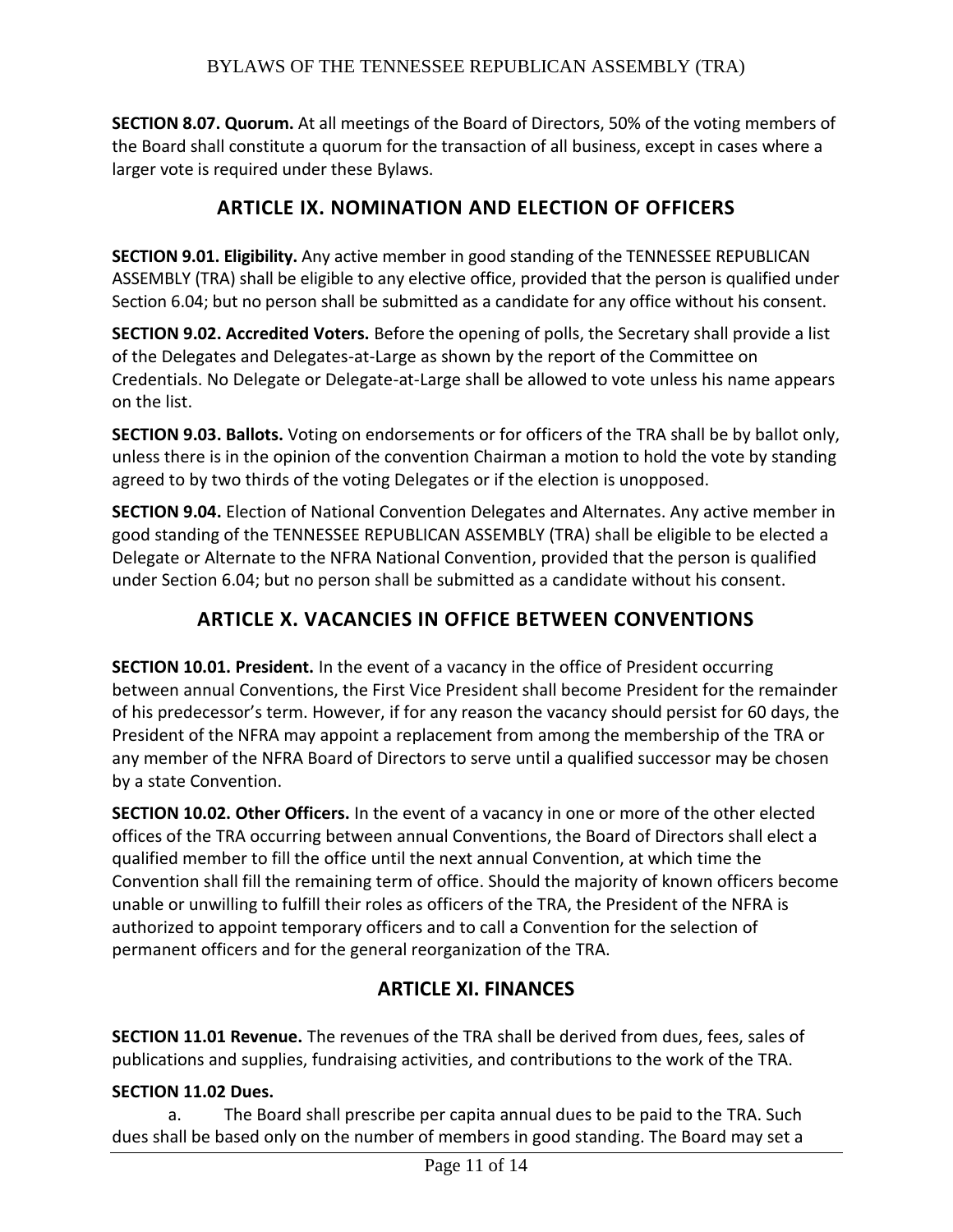maximum or minimum total amount of dues required to be paid by local Republican Assemblies. The amount of annual dues shall be determined by two-thirds vote of the Board of Directors, and shall be effective as of the first day of January thereafter. If no amount is prescribed, then the dues shall remain the same as the prior year.

b. All dues shall be transmitted to the NFRA prior to the thirty-first day of January (January 31) of each year and shall reflect the membership as of the end of the preceding calendar year.

c. The dues payment shall be accompanied by, in an electronic format specified by the Secretary, a full list of the names of the members whose dues are transmitted, as well as a full list of all other members, together with their residential address, their mailing address, their home, business, facsimile and cellular telephone numbers, their e-mail address; and notification of any change in officers of the State Republican Assembly, together with their names and contact information.

d. Failure to make timely payment of dues and to provide the accompanying membership list shall result in a doubling of dues if not paid by April 1st. If both this payment and members list are not received by July 1st then chapter of the local Republican Assembly chapter shall be automatically terminated.

e. The Board of Directors shall have the power to create a class of non-dues-paying members. Members of such a class must fulfill all requirements for regular membership, but shall not be entitled to vote or hold office.

**SECTION 11.03 Publication Charges**. The President shall determine the selling price for TRA publications.

**SECTION 11.04 Other Revenue.** The Board of Directors shall have the power to provide ways and means of securing and raising revenues for the purposes of the TRA and the objectives it may support.

**SECTION 11.05 Fiscal Year**. The fiscal year of the TRA shall end on the thirty-first day of December (December 31) of each year.

**SECTION 11.06 System of Accounts**. An efficient double entry system of accounts shall be maintained.

**SECTION 11.07 Disbursements**. All disbursements, with the exception of the petty cash account, shall be made solely by check, credit card, or debit card.

**SECTION 11.08 Depositories.** The Board of Directors shall designate the depositories of all funds of the TRA.

**SECTION 11.09 Signatures.** The Board of Directors shall have the power to authorize such officers and employees as in its judgment may seem advisable to execute and countersign the checks aforesaid, and to do and perform such other acts as will carry out the purpose and the objectives of this Article. The Board of Directors shall provide a fidelity bond for all persons authorized to sign checks, or otherwise handle funds of the TRA, the cost of said bond to be borne by the TRA. The President of the TRA shall hold the bond(s).

**SECTION 11.10 Review of Accounts.** The President may select, with the approval of the Board of Directors, a recognized and acceptable accountant who shall audit or review the books of accounts of the TRA annually or at more frequent time periods as prescribed by the Board of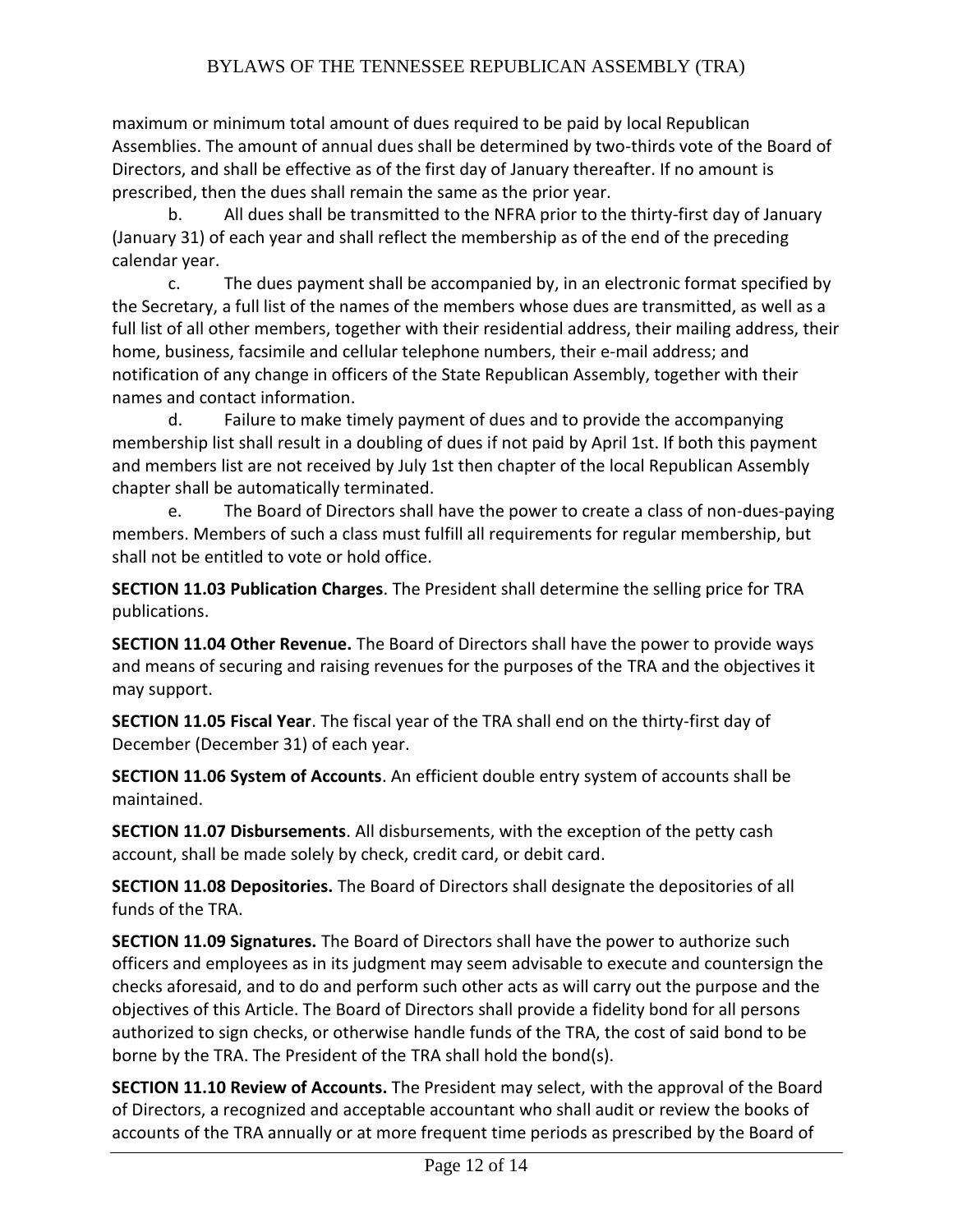Directors. The Secretary and Treasurer shall submit their books and all other records for inspection and examination whenever required by the Board of Directors.

**SECTION 11.11 Financial Statements.** The TRA Treasurer shall deliver to the Secretary and President of each local Republican Assembly the balance sheet and a statement of receipts and expenditures of the TRA for the previous fiscal year within thirty days of receipt.

## **ARTICLE XII. PARLIAMENTARY AUTHORITY**

**SECTION 12.01. Parliamentary Authority.** The latest edition of *Robert's Rules of Order* shall be the parliamentary authority for all matters of procedure not specifically addressed in the Bylaws of the TENNESSEE REPUBLICAN ASSEMBLY (TRA) or of the NFRA.

## **ARTICLE XIII. DISSOLUTION**

**SECTION 13.01. Dissolution.** In the event of dissolution of the TENNESSEE REPUBLICAN ASAEMBLY (TRA), for any reason whatsoever, any residual funds will be transferred or disbursed as follows.

a. Transferred to the National Federation of Republican Assemblies (NFRA) to be held until a new TENNESSEE REPUBLICAN ASAEMBLY chapter is reinstated or a new chapter is chartered. If the TENNESSEE REPUBLICAN ASAEMBLY chapter is not reinstated or a new chapter is not chartered within two (2) years the residual funds become the property of the National Federation of Republican Assemblies (NFRA).

b. If the National Federation of Republican Assemblies is willing or able to accept and hold the funds, then they will be used to fund or otherwise benefit other conservative Republican organizations in accordance with a majority vote of the Board of Directors.

## **ARTICLE XIV. BYLAWS**

**SECTION 14.01.** Place and Vote Needed. Amendments to these Bylaws shall be made only at a regular or special Convention of the TENNESSEE REPUBLICAN ASSEMBLY (TRA) by a two-thirds (2/3) vote of the Delegates and Delegates-at-Large present and voting. Proposed amendments shall be submitted to the TRA Secretary not less than fifty (50) days prior to said Convention, and shall be referred to a Committee on Bylaws for consideration.

**SECTION 14.02. Provisional Use**. During any period wherein the TRA's charter has not yet been granted or has been suspended or revoked; or during any reorganization under Section 12.02; the TRA shall operate under the Model State Bylaws adopted by the NFRA Board of Directors, until and unless it has formally adopted bylaws which are certified as consistent with the Bylaws of the NFRA by the NFRA President. During such a provisional period, an organizing Convention of the TRA shall have power to adopt or amend such bylaws without reference to the normal procedure contemplated in this article.

**SECTION 14.03. Severability.** If any part, article, section or subsection of these Bylaws shall be held invalid, contrary to state or federal laws, contrary to the Bylaws of the National Federation of Republican Assemblies, or contrary to the rules of the state or national Republican Party for